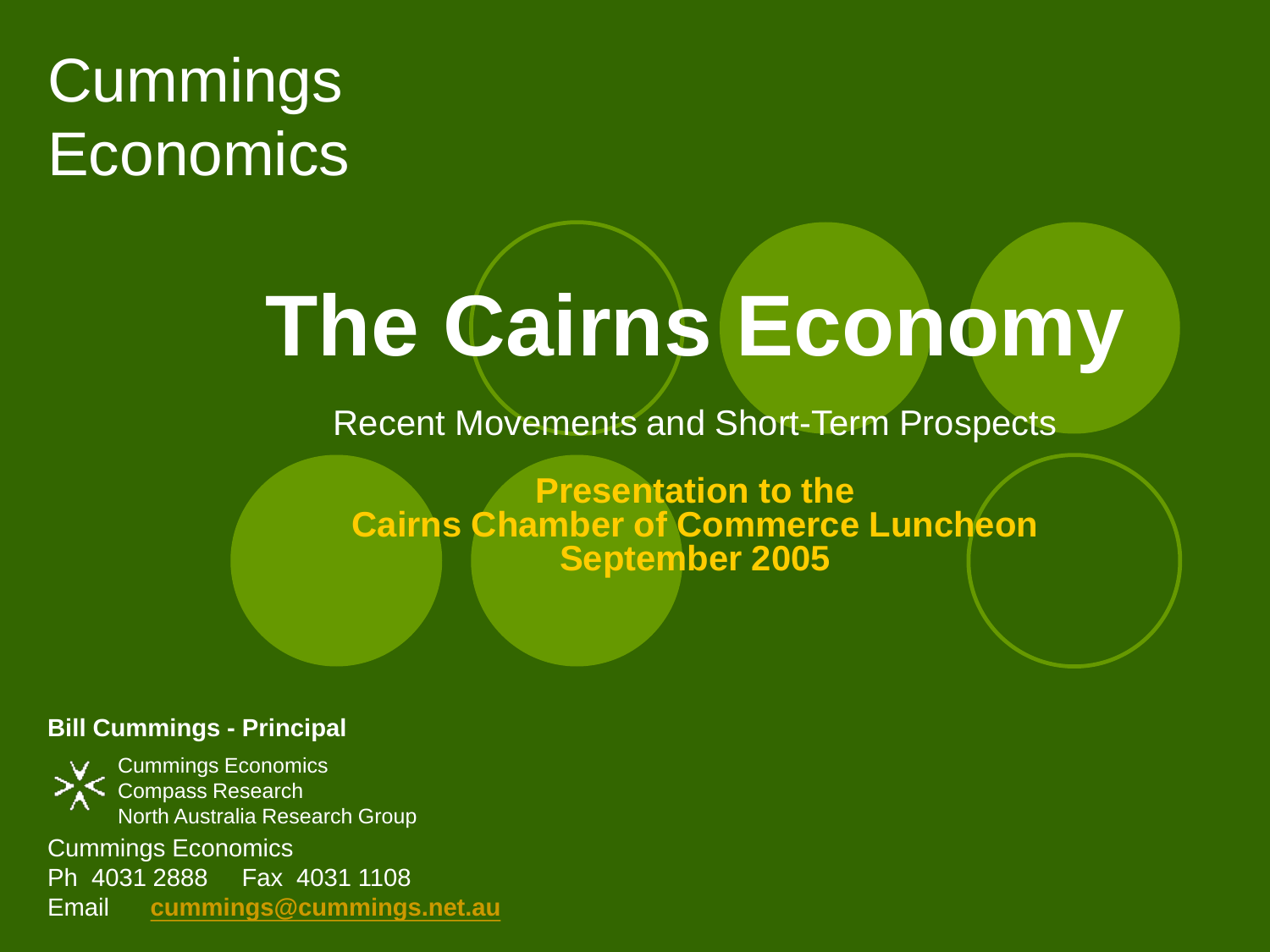

#### VALUE BUILDING APPROVALS OVER \$600 m

#### VALUE TOURISM TO REACH \$2.5 bn

#### VALUE AGRICULTURE TO REACH \$1 bn

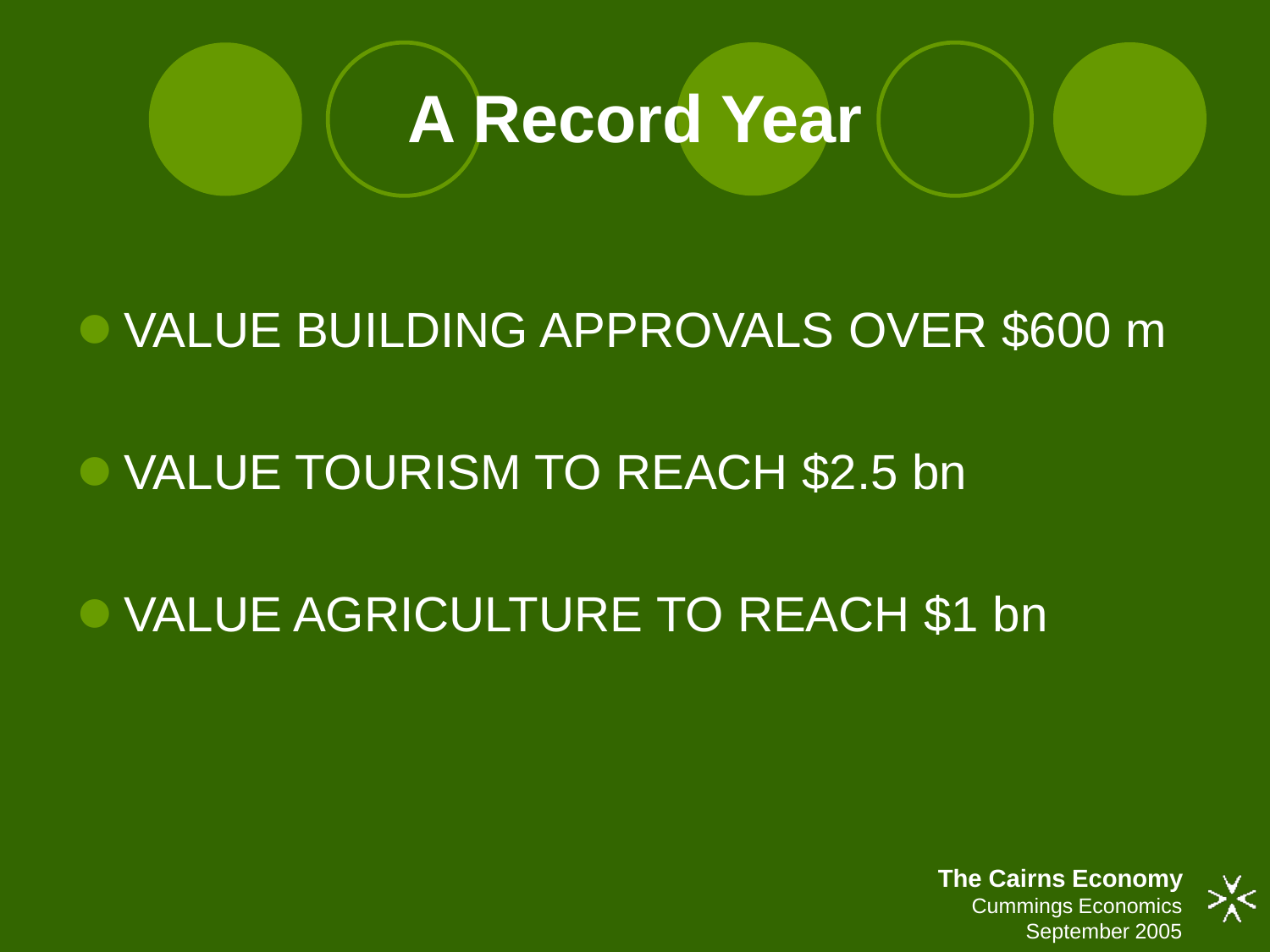## **Tourism Growth Since 1998 / 99**

|               | <b>Pax Movements</b>  | <b>Takings</b>         |
|---------------|-----------------------|------------------------|
|               | <b>Cairns Airport</b> | Hotels / Motels        |
| 1998 / 99     | 2,770 m               | \$243 m                |
| 2004 / 05     | 3,689 m               | $\sqrt{\$314 m (est)}$ |
| <b>GROWTH</b> | $+33%$                | $+29%$                 |

*\* Estimate based on first 9 months*

*Source : Cummings Economics from*

*- Cairns Port Authority*

*- ABS. Data*

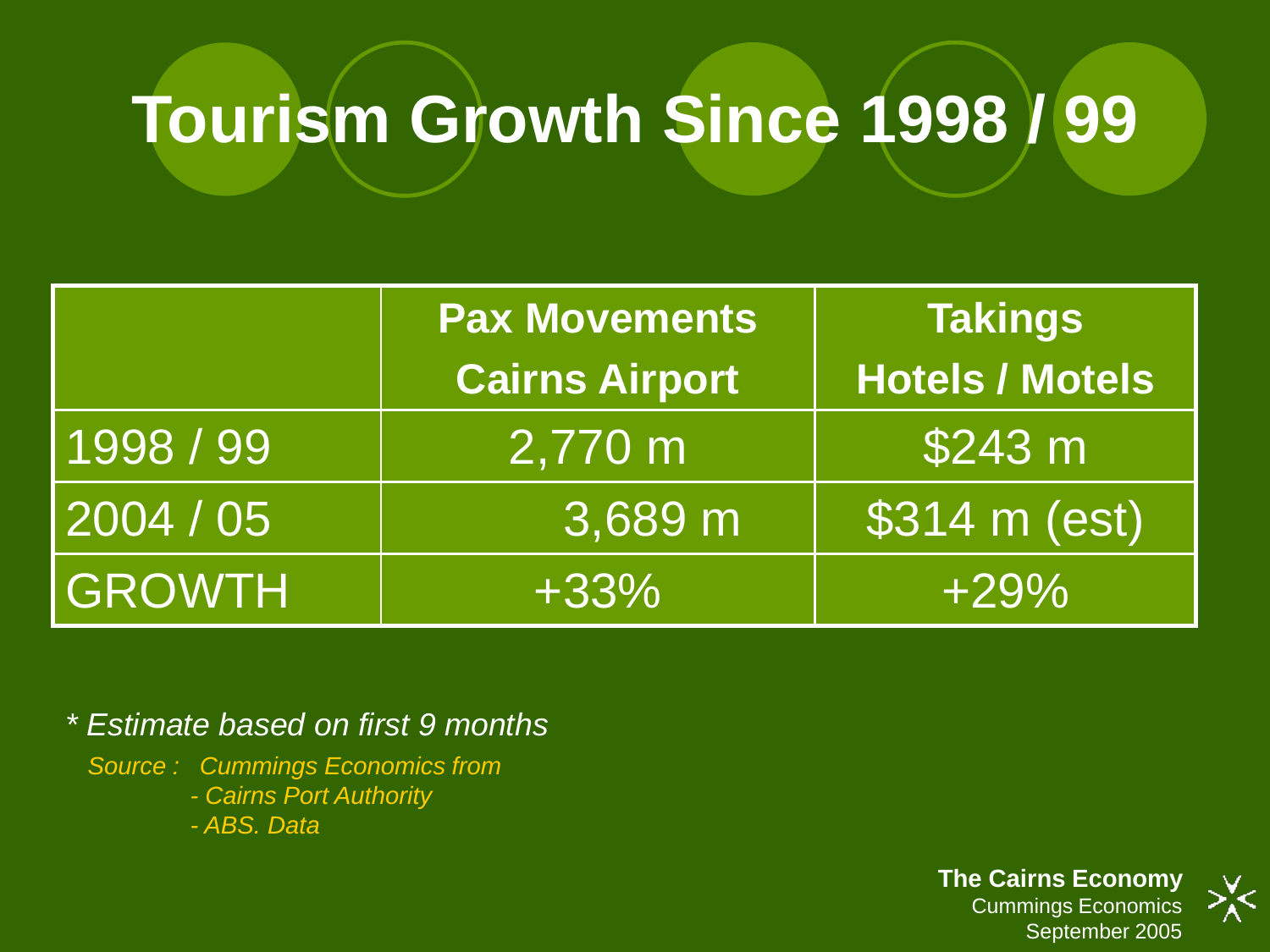## **Agricultural Indicators**

| <b>Gross Value of</b><br><b>Production</b> | 2002 / 03                                        | \$880 m                                                       |
|--------------------------------------------|--------------------------------------------------|---------------------------------------------------------------|
| <b>Sugar Price</b>                         | 2002 / 03<br><b>Current</b><br>Growth            | $8.0 \notin US/b$<br>$\overline{10.5 \notin US/IB}$<br>$+31%$ |
| <b>Banana Production</b>                   | Up in 2004 over 2003 &<br>likely to hold in 2005 |                                                               |

*Source : - ABS Data - ABARE*

*- Cummings Economics*

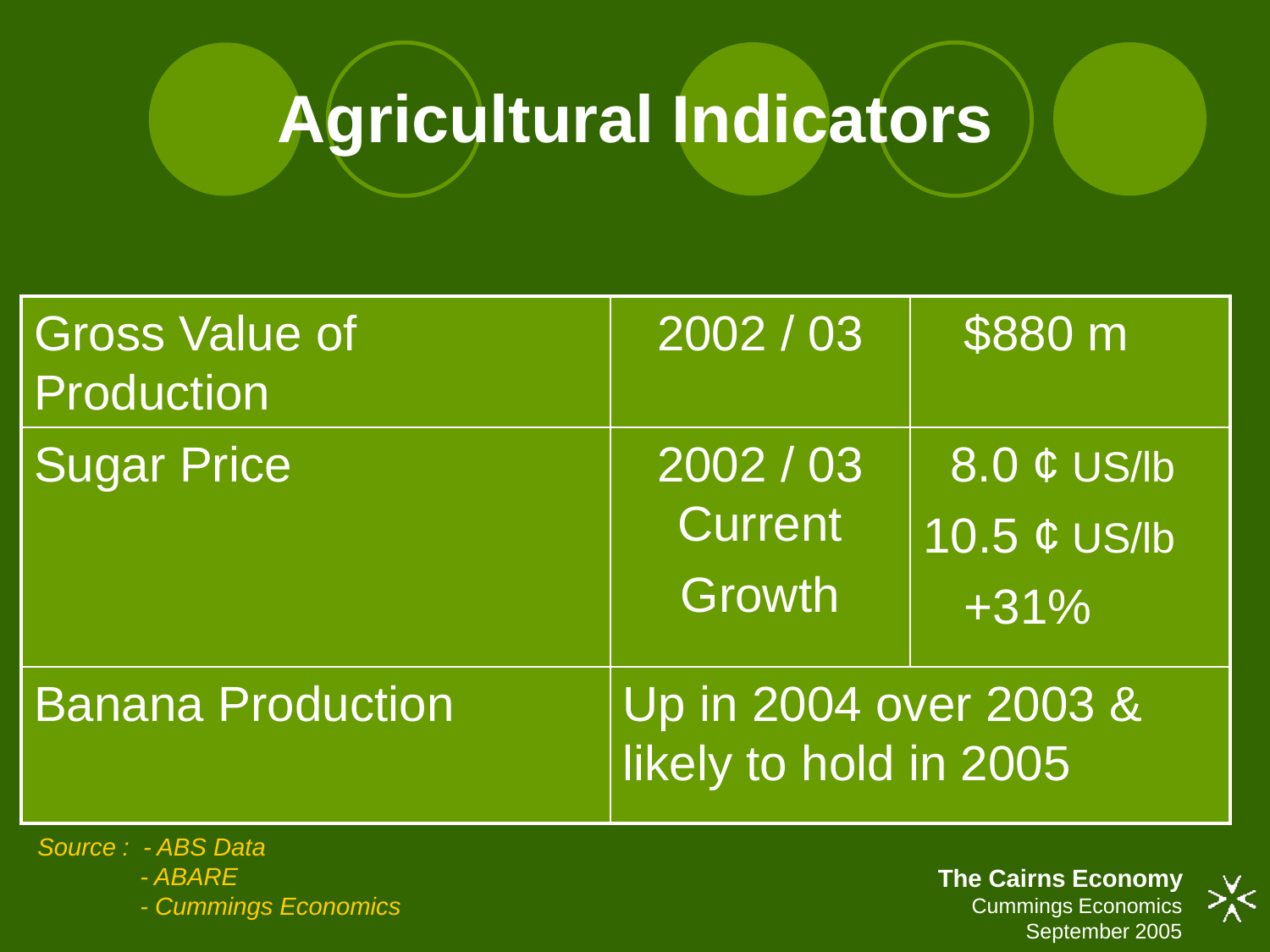#### **Value of - Building Approvals Far North Qld Statistical Division**



Cummings Economics September 2005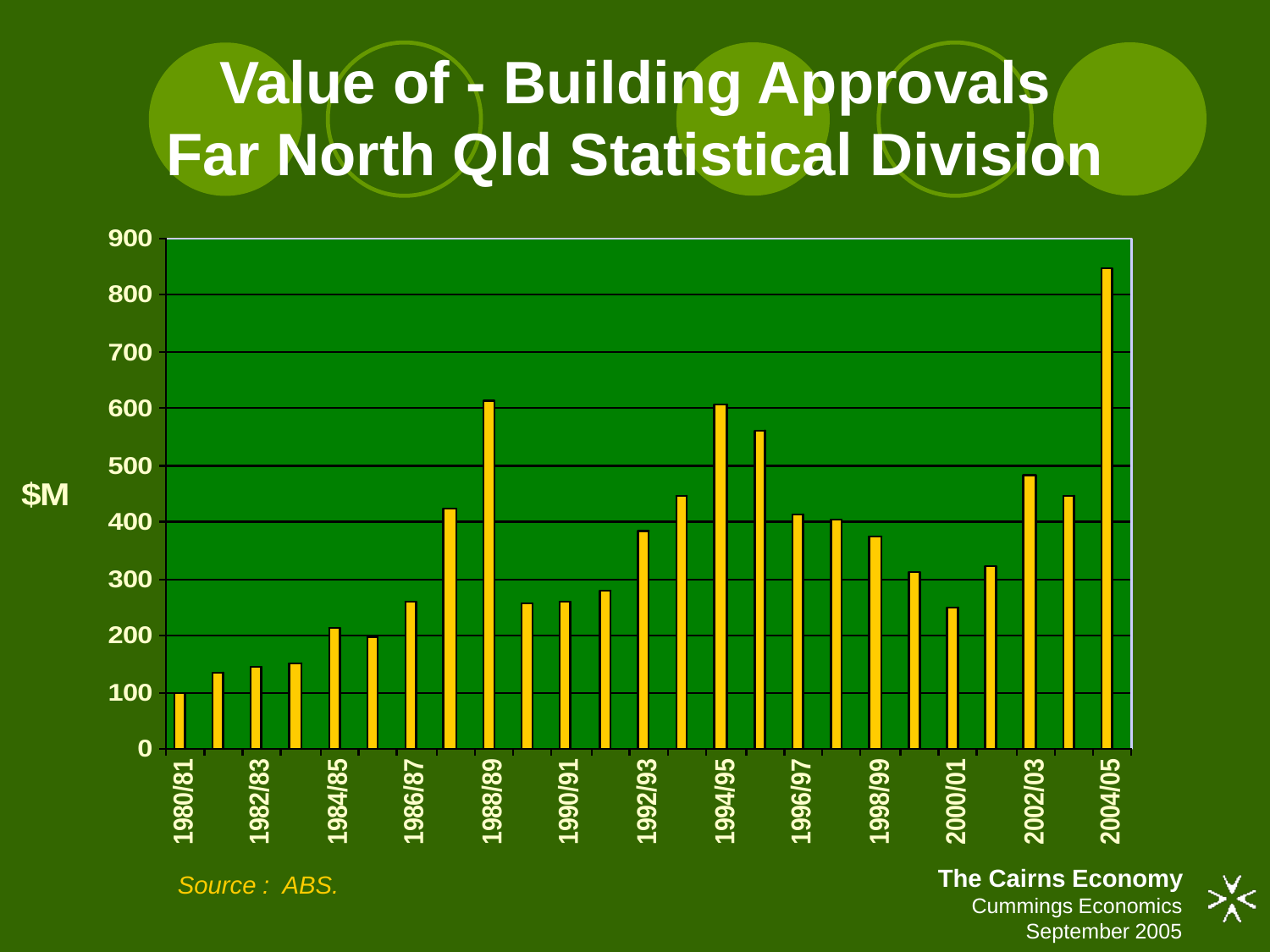## Value of Building Approvals 2004/05

|                           | <b>New</b><br><b>Dwellings</b> | <b>Total</b><br>Value |
|---------------------------|--------------------------------|-----------------------|
| <b>Cairns / Far North</b> | 2747                           | \$850m                |
| <b>Townsville / North</b> | 2011                           | \$665m                |
| Darwin / NT               | 1388                           | \$641m                |
| Mackay / Mackay           | 1521                           | \$523m                |
| Rockhampton / Fitzroy     | 1149                           | \$345m                |
| (cf. Tasmania             | 2424                           | \$852m                |

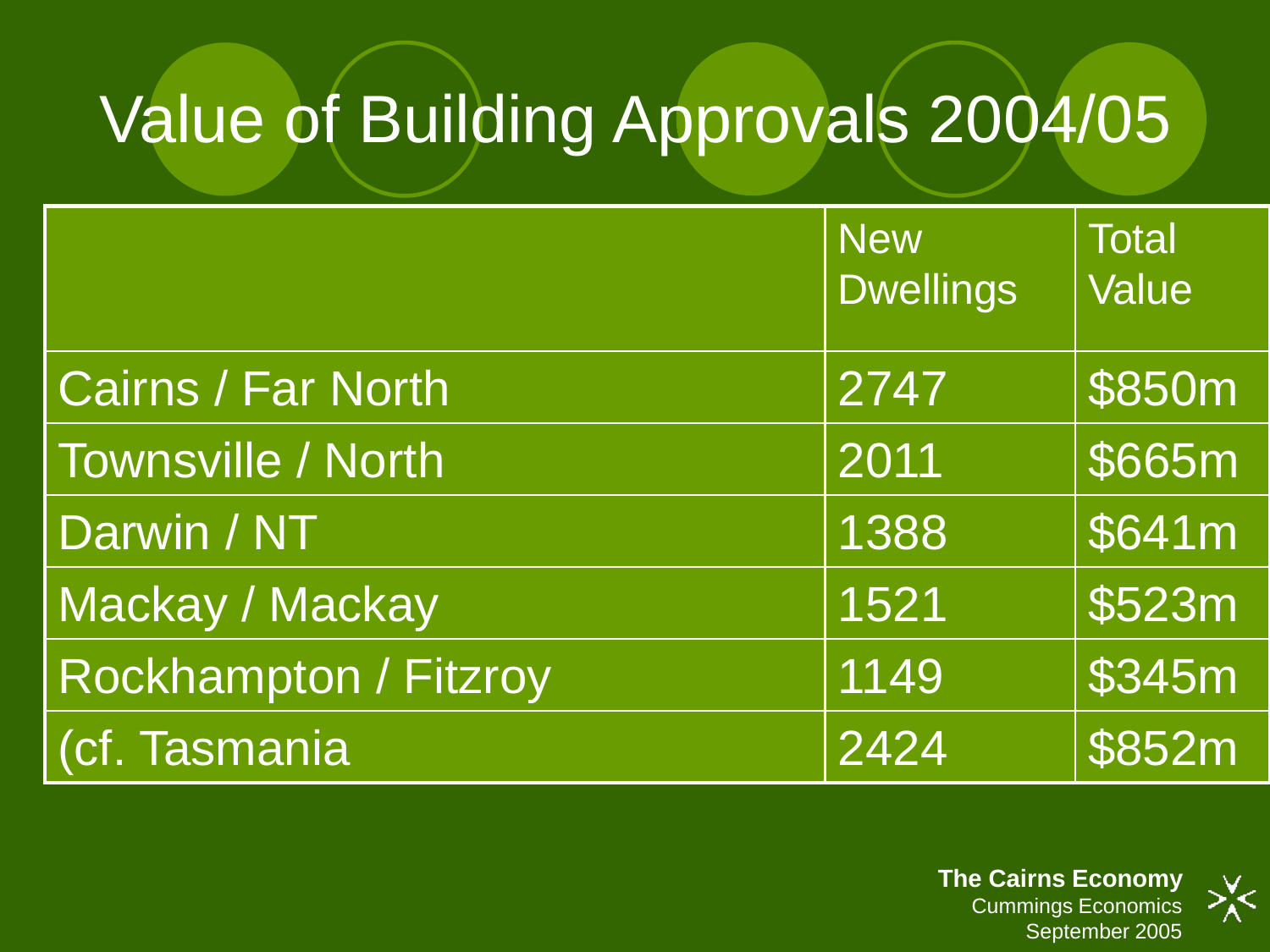#### **Cairns / FNQ in the North Compared with other northern regions**

#### **Est Residential Population**

|                              | 2003/04 | <b>Growth</b><br>2003/04 |
|------------------------------|---------|--------------------------|
| <b>Cairns / Far North</b>    | 234,849 | (3385)                   |
| <b>Darwin / NT</b>           | 199,913 | (1369)                   |
| <b>Townsville / North</b>    | 200,909 | (3298)                   |
| <b>Rockhampton / Fitzroy</b> | 187,916 | (2562)                   |
| <b>Mackay Stat Div</b>       | 143,699 | (1970)                   |

*Source : ABS.*

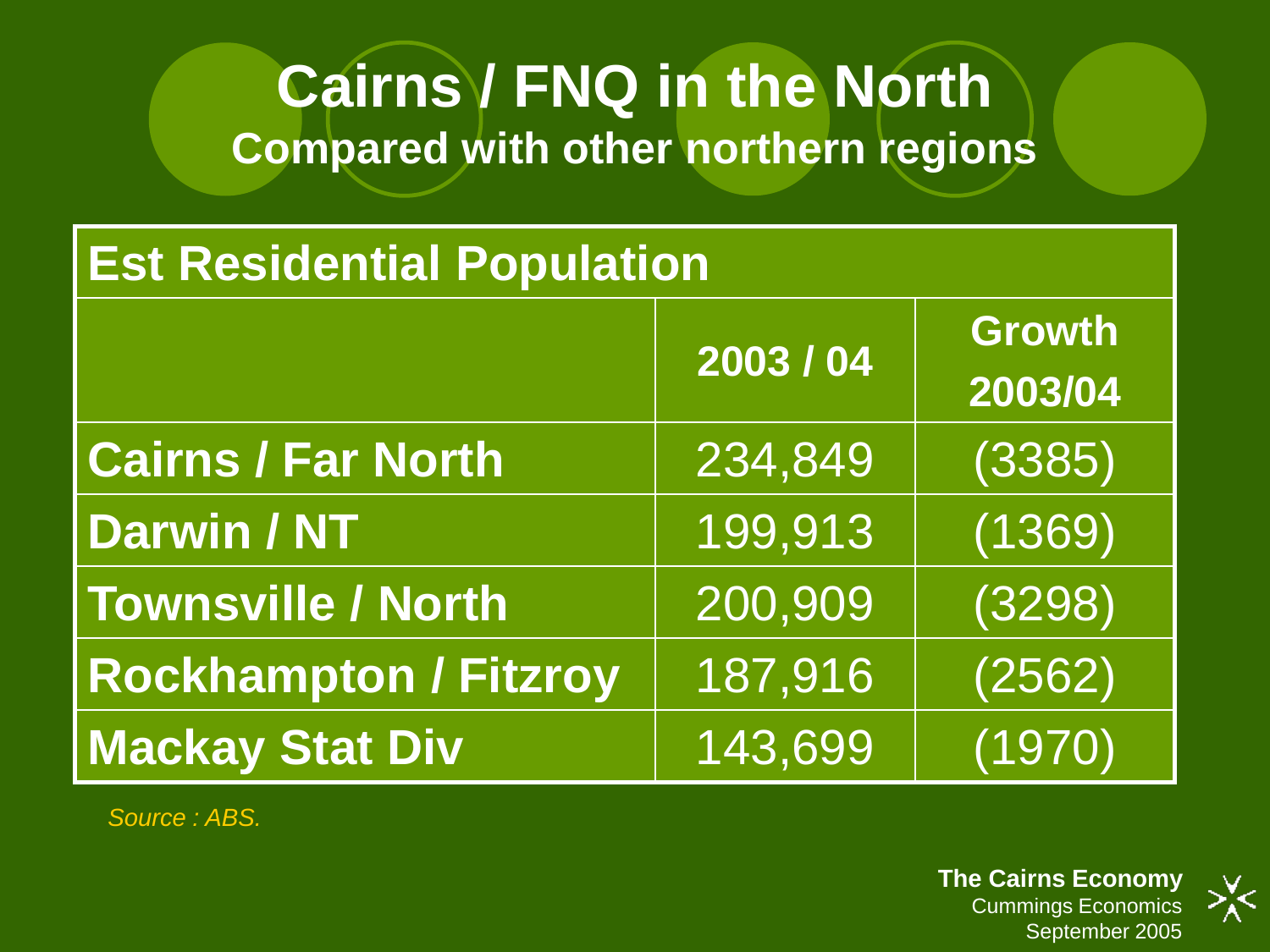#### **Estimated Gross Value of "Base Industries" Tropical (Far) North Queensland 2002/03 (2)**

| <b>Agriculture</b>       |         | \$890 m  | 18%  |
|--------------------------|---------|----------|------|
| <b>Sugar Cane</b>        | \$241 m |          |      |
| <b>Fruit</b>             | \$345 m |          |      |
| <b>Other</b>             | \$302 m |          |      |
| <b>Fishing</b>           |         | \$200 m  | 5%   |
| <b>Mining</b>            |         | \$230 m  | 5%   |
| <b>Manufacturing (3)</b> |         | \$650 m  | 15%  |
| Tourism (4)              |         | \$2020m  | 47%  |
| <b>Other</b>             |         | \$300 m  | 7%   |
| <b>TOTAL</b>             |         | \$4290 m | 100% |

**(1) "Base Industries" defined as those mainly oriented to earning income from outside the region.**

**(2) Latest year for which consistent statistics for the different industries are available.**

> **(3) Turnover adjusted to exclude value of Agricultural inputs.**

**(4) Overnight visitors**.

**The Cairns Economy** Cummings Economics September 2005



*Source : Cummings Economics, Cairns.*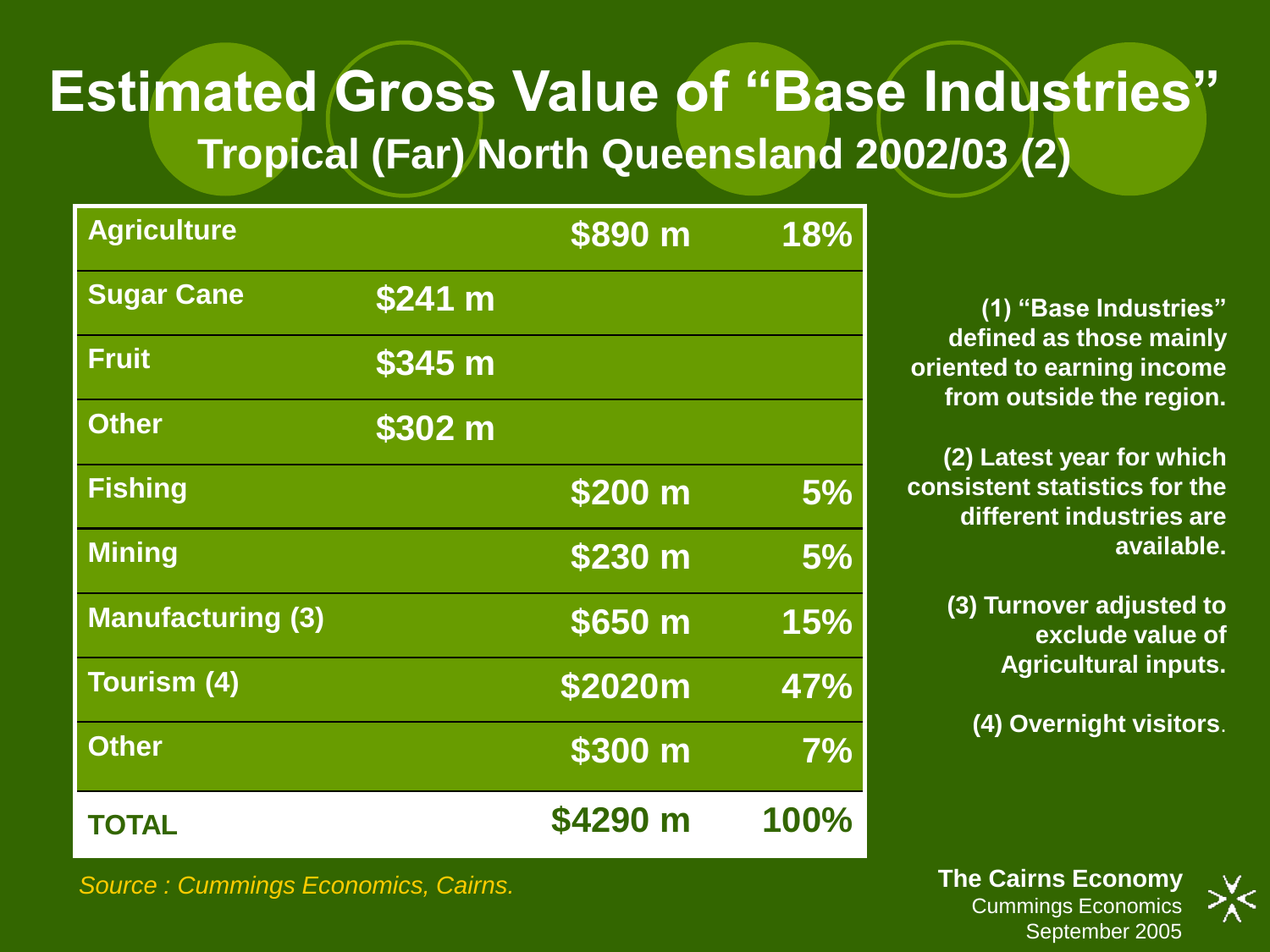#### **Growth in Jobs – Service Industries 1976 – 2001 (FNQ Stat Division)**

|                                                  | 1976   | 2001    | % Increase                |
|--------------------------------------------------|--------|---------|---------------------------|
| Wholesale                                        | 2514   | 3983    | +58%                      |
| <b>Retail</b>                                    | 5863   | 14970   | $+155%$                   |
| <b>Tpt &amp; Storage</b>                         | 2236   | 6576    | $+194%$                   |
| <b>Communications</b>                            | 676    | 988     | $+46%$                    |
| <b>Finance &amp; Business</b><br><b>Services</b> | 2349   | 9309    | +296%                     |
| <b>Public Admin &amp;</b><br><b>Defence</b>      | 2189   | 8088    | +269%                     |
| <b>Education</b>                                 | 2487   | 6904    | $+177%$                   |
| <b>Community Services</b>                        | 3358   | 8463    | $+152%$                   |
| <b>Total Workforce</b>                           | 42,496 | 100,930 | +138%                     |
| Source: ABS Census Data.                         |        |         | <b>The Cairns Economy</b> |

Cummings Economics September 2005

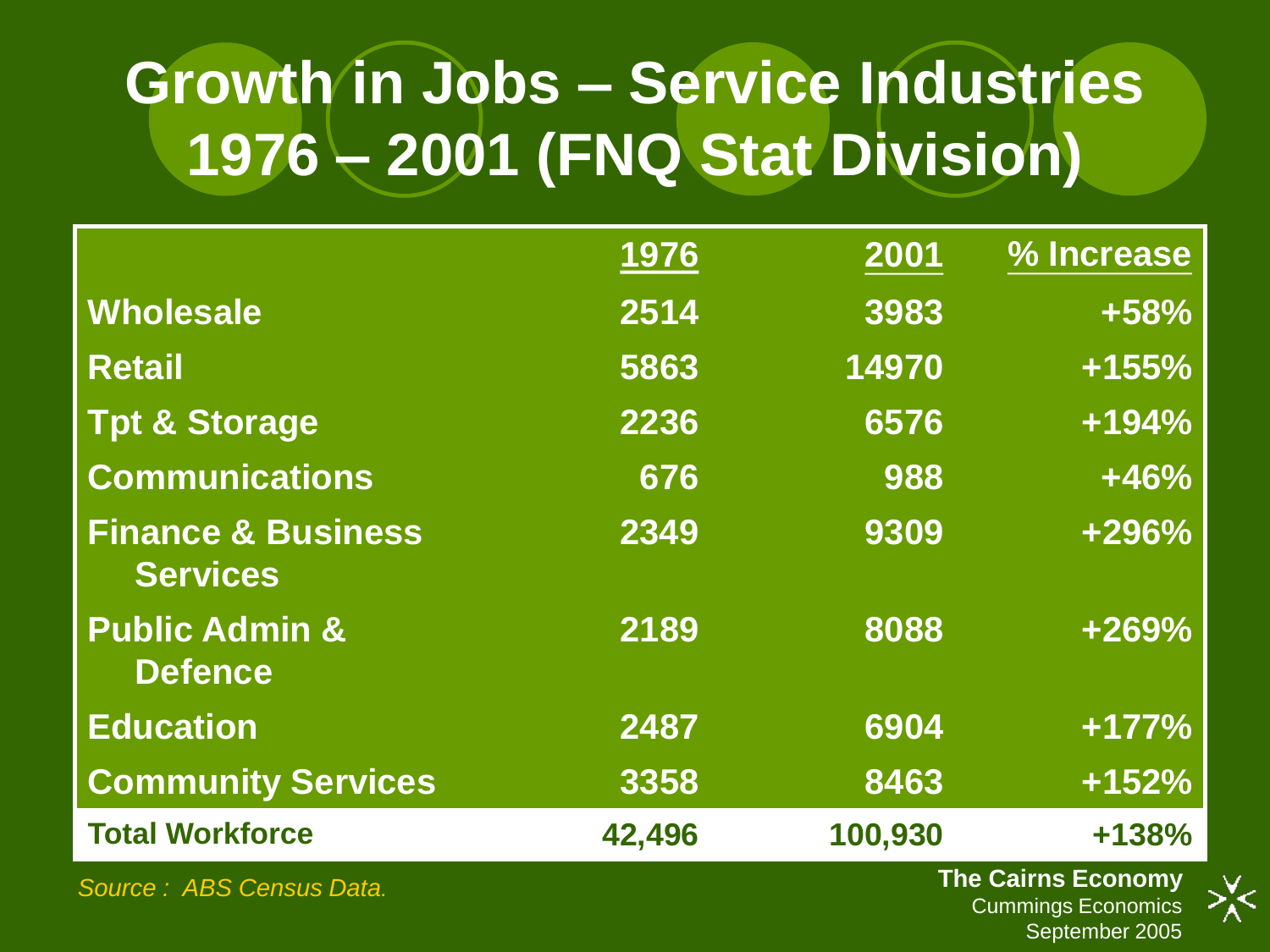#### **Short-Term Fluctuations Population Growth Rates - Cairns**



*Source : ABS*



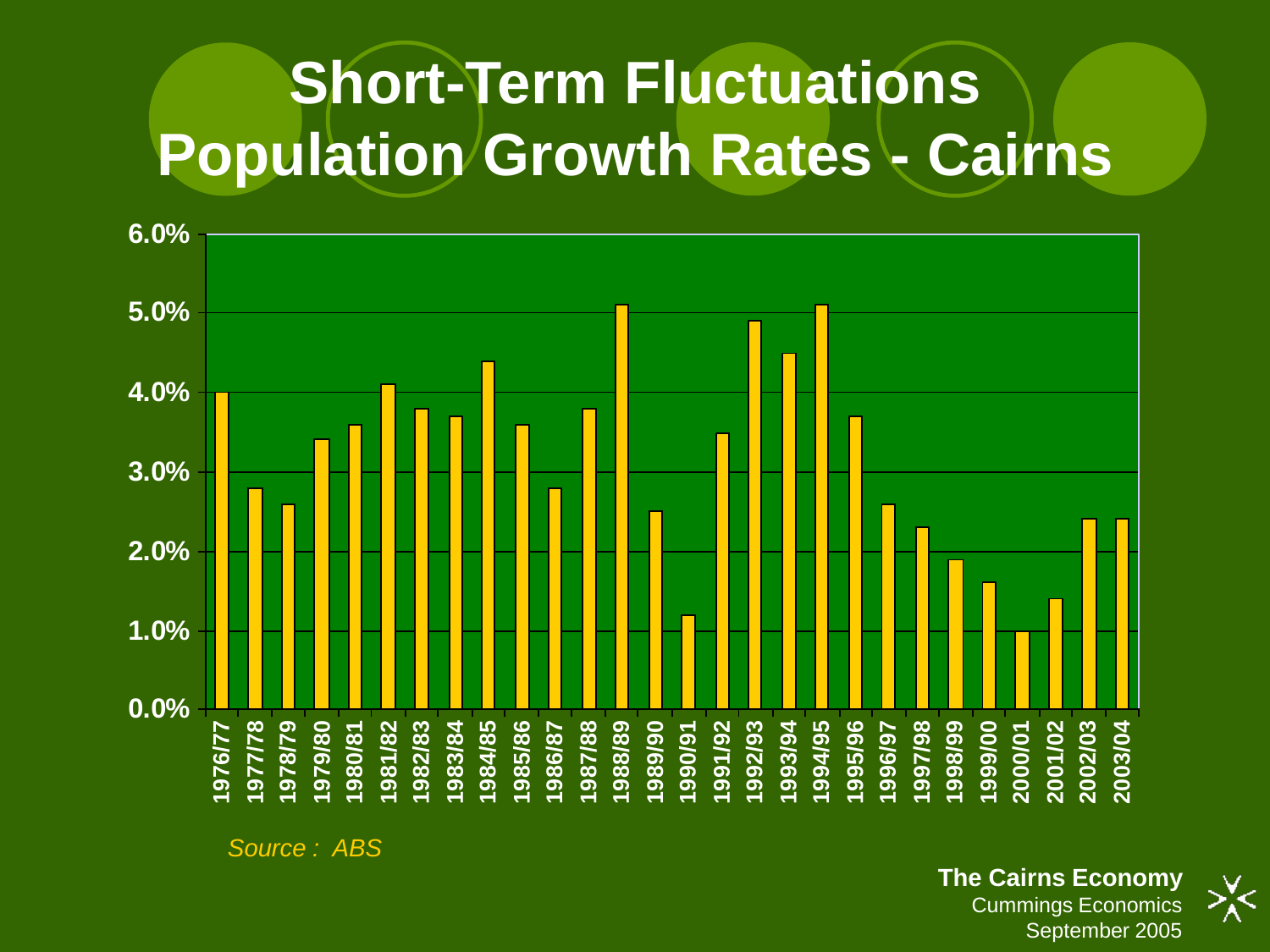#### **Major Sources of Fluctuations**

#### Growth in outside earnings

Investment Cycles

Consumer Sentiment

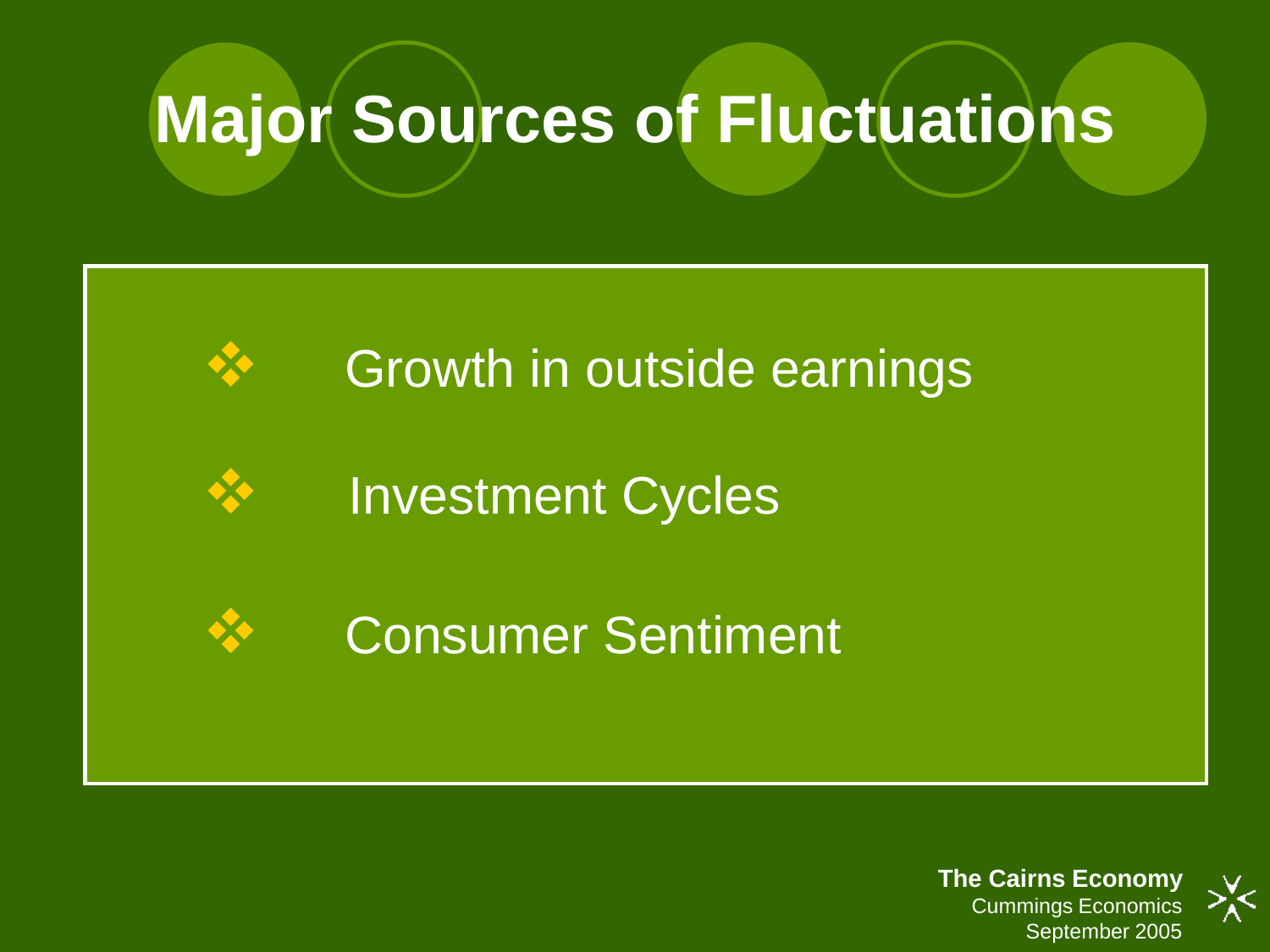#### **Growth in Passenger Movements Cairns Airport**



*Source : ABS*

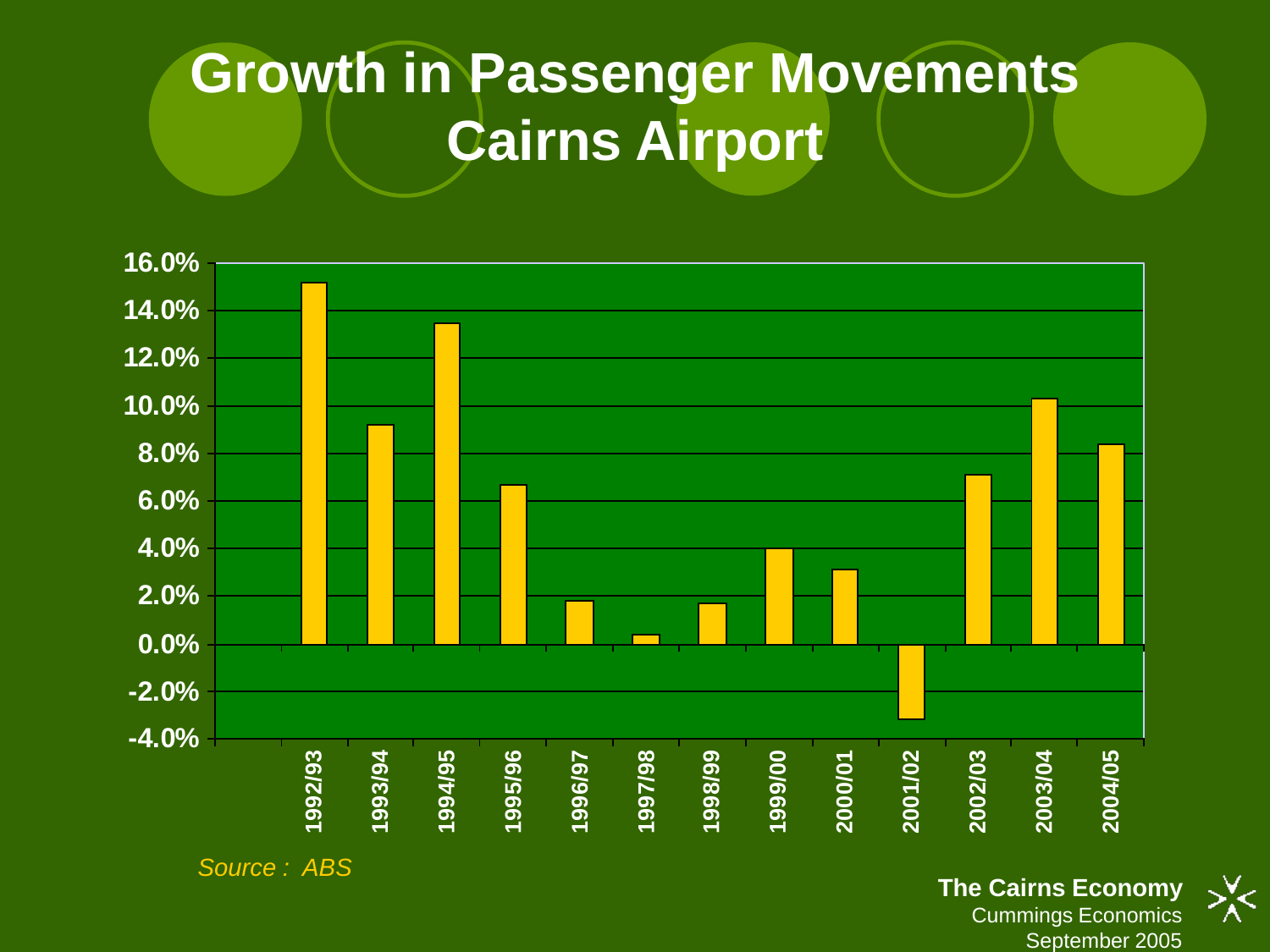#### **Short Term – Overseas Departures from Australia**

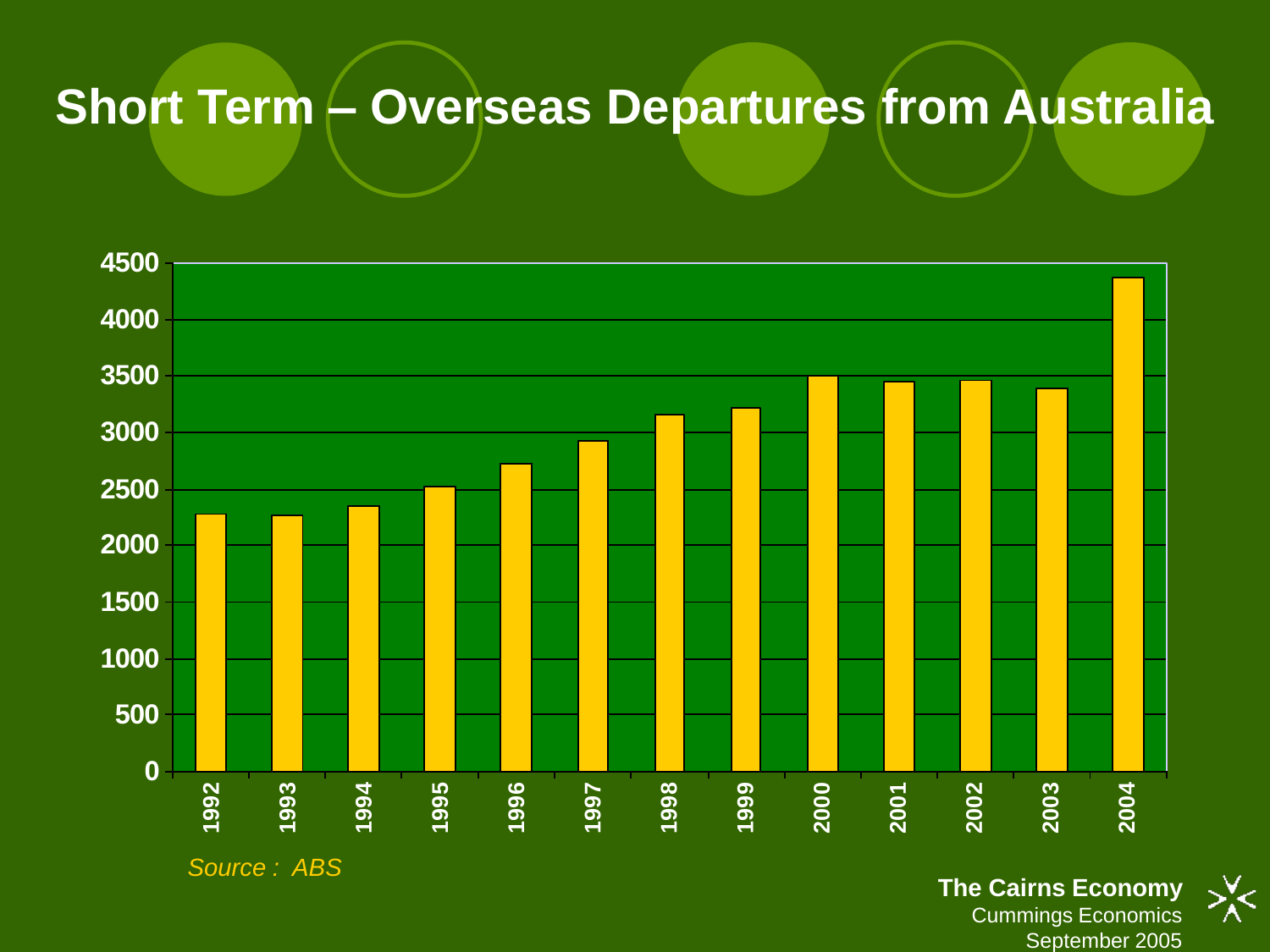#### **Growth in Room Nights – Hotels Motels**



Cummings Economics September 2005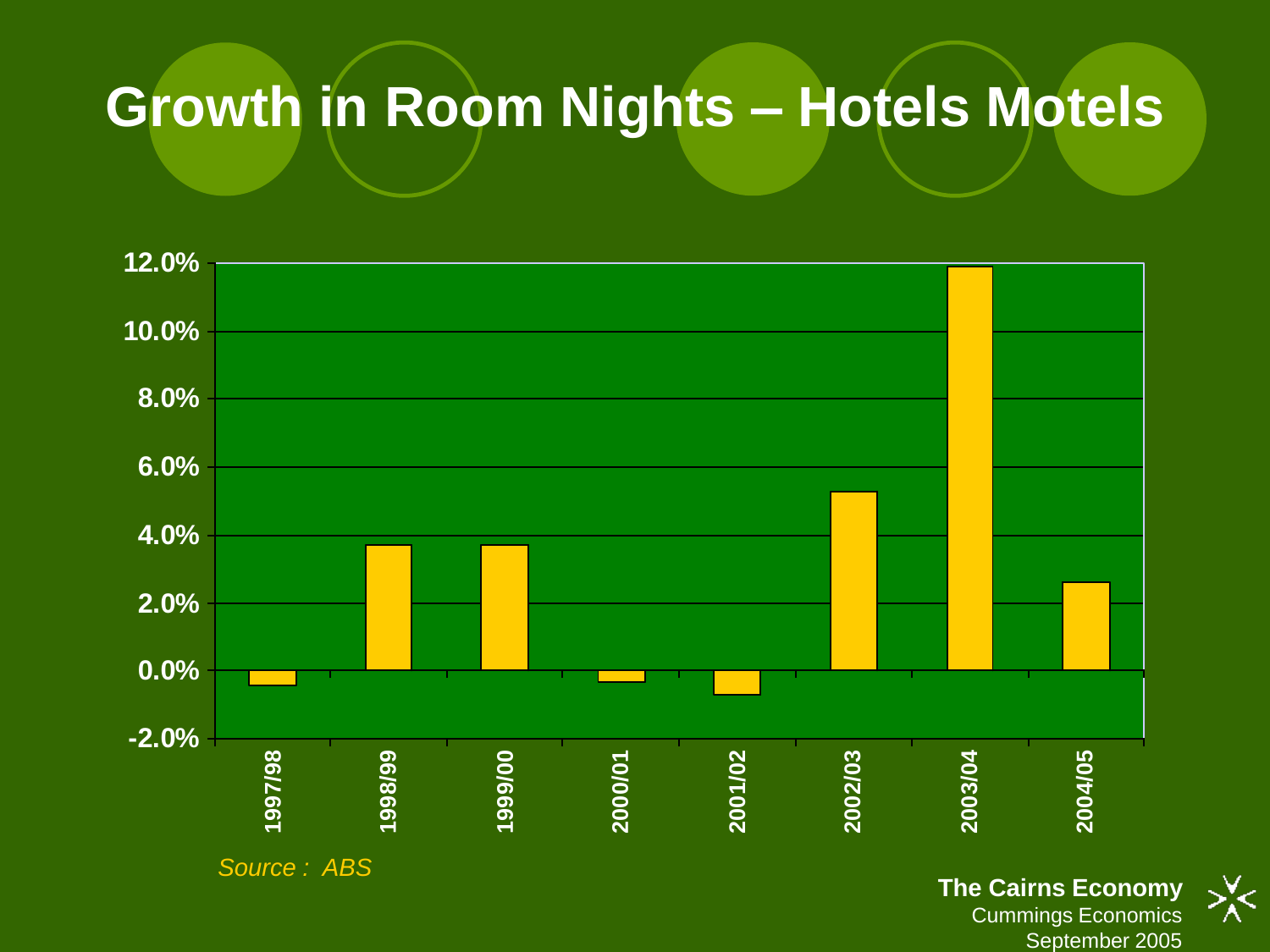#### **Brazilian "Real" to Australia Dollar at end June**

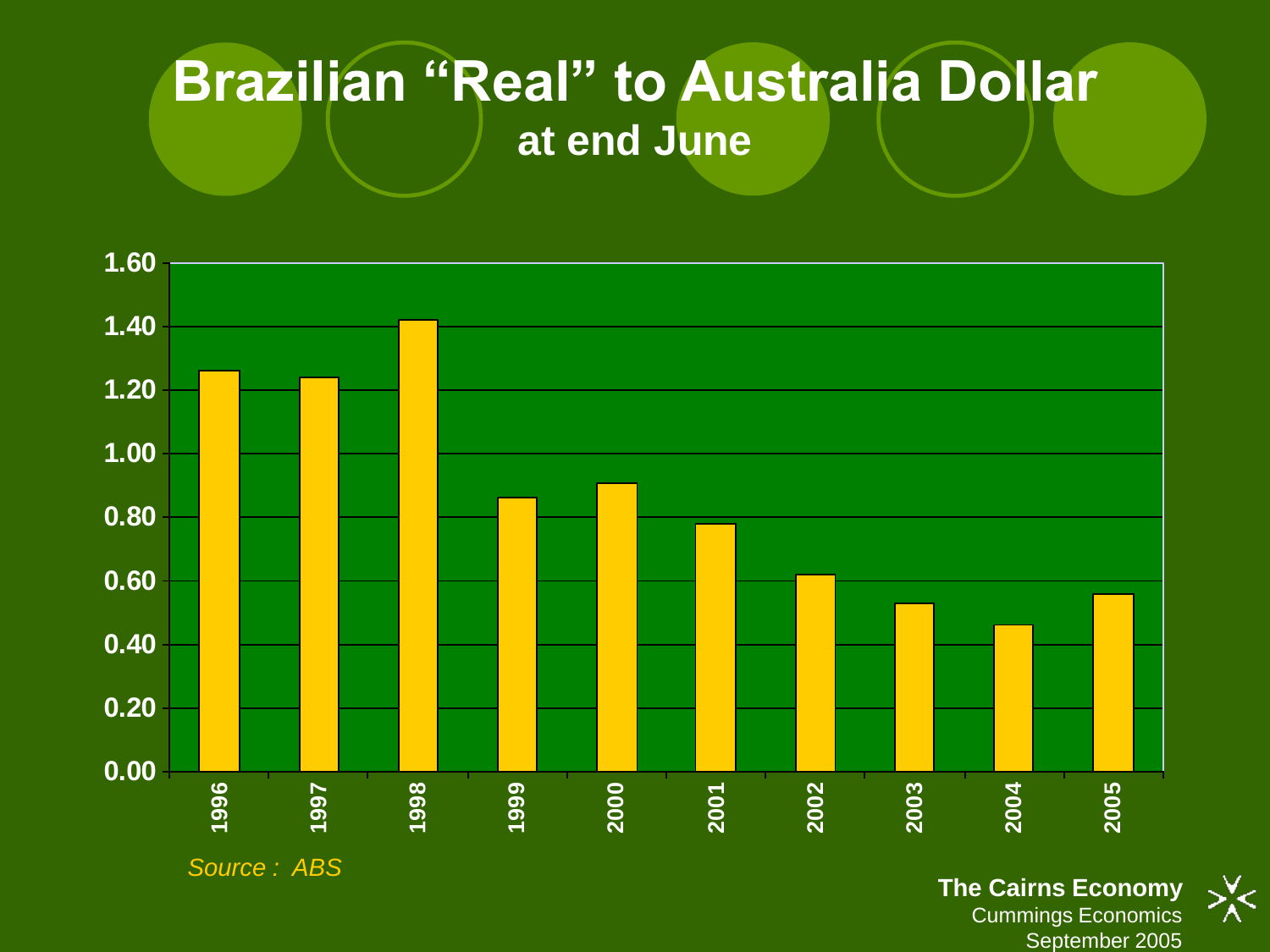#### **Banana Production Queensland** Sold Through Markets

**'000 Tonnes**



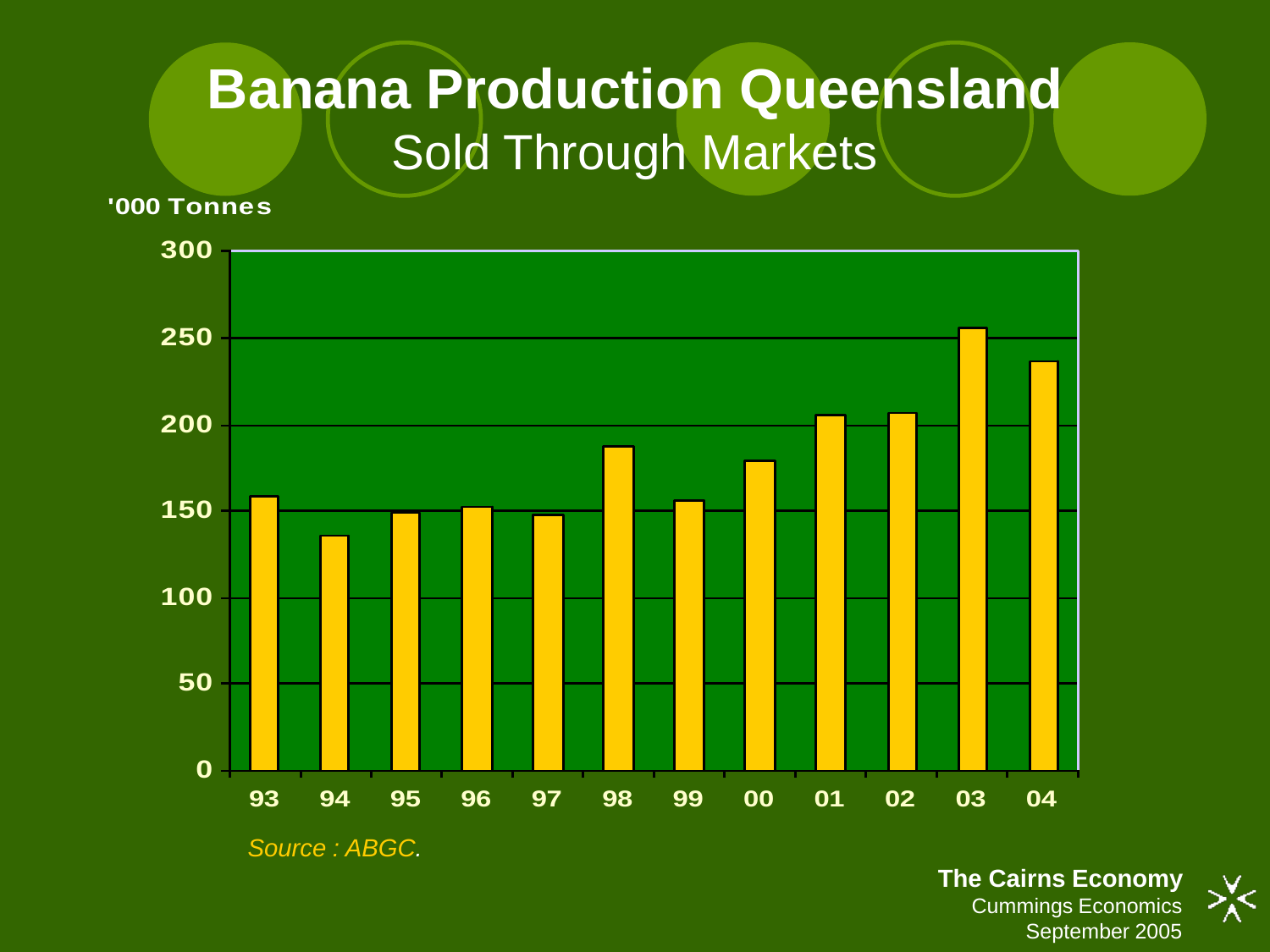#### **Mining Production** Far North Queensland



Cummings Economics September 2005

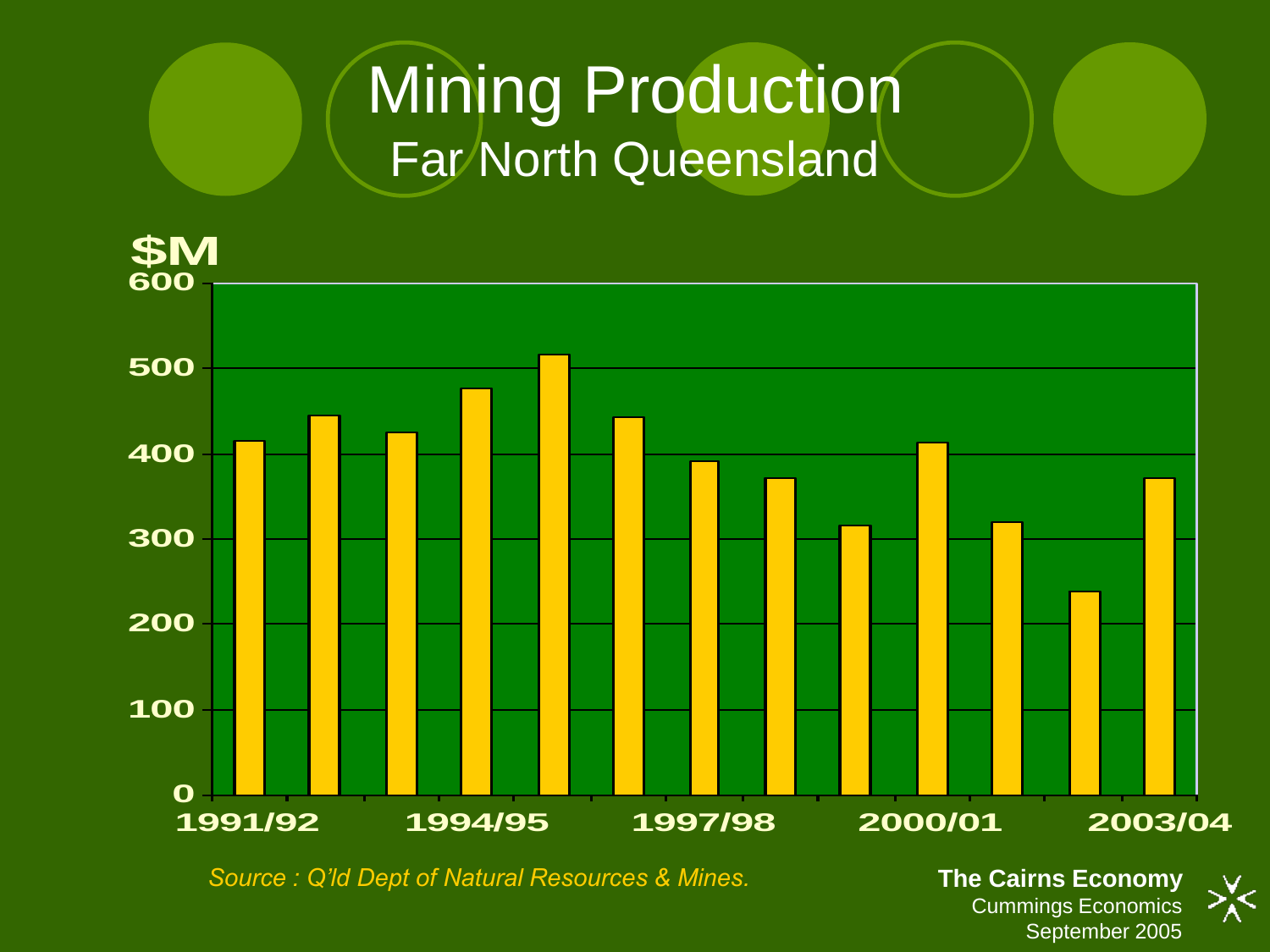#### Other Service Industries

|                                          | Recent            |
|------------------------------------------|-------------------|
| <b>International Education</b>           | \$50 <sub>m</sub> |
| <b>Sports Tourism</b>                    | \$50 m            |
| <b>Business Tourism</b>                  | \$190 m           |
| <b>Aviation Servicing</b>                | \$50 <sub>m</sub> |
| <b>Maritime Servicing (Shipbuilding)</b> | \$115 m           |
| Research                                 | <u>?</u>          |
| <b>Professional Services</b>             | ?                 |
| <b>Other Income Sources</b>              |                   |
| <b>General Trade PNG / Indonesia</b>     | <b>\$270m</b>     |

 $\mathsf{Fly}\nolimits$  in  $\mathsf{\neg}$  Fly out **\$25m** Defence & Surveillance **\$180m** Indigenous Programs (Commonwealth) **\$150m**

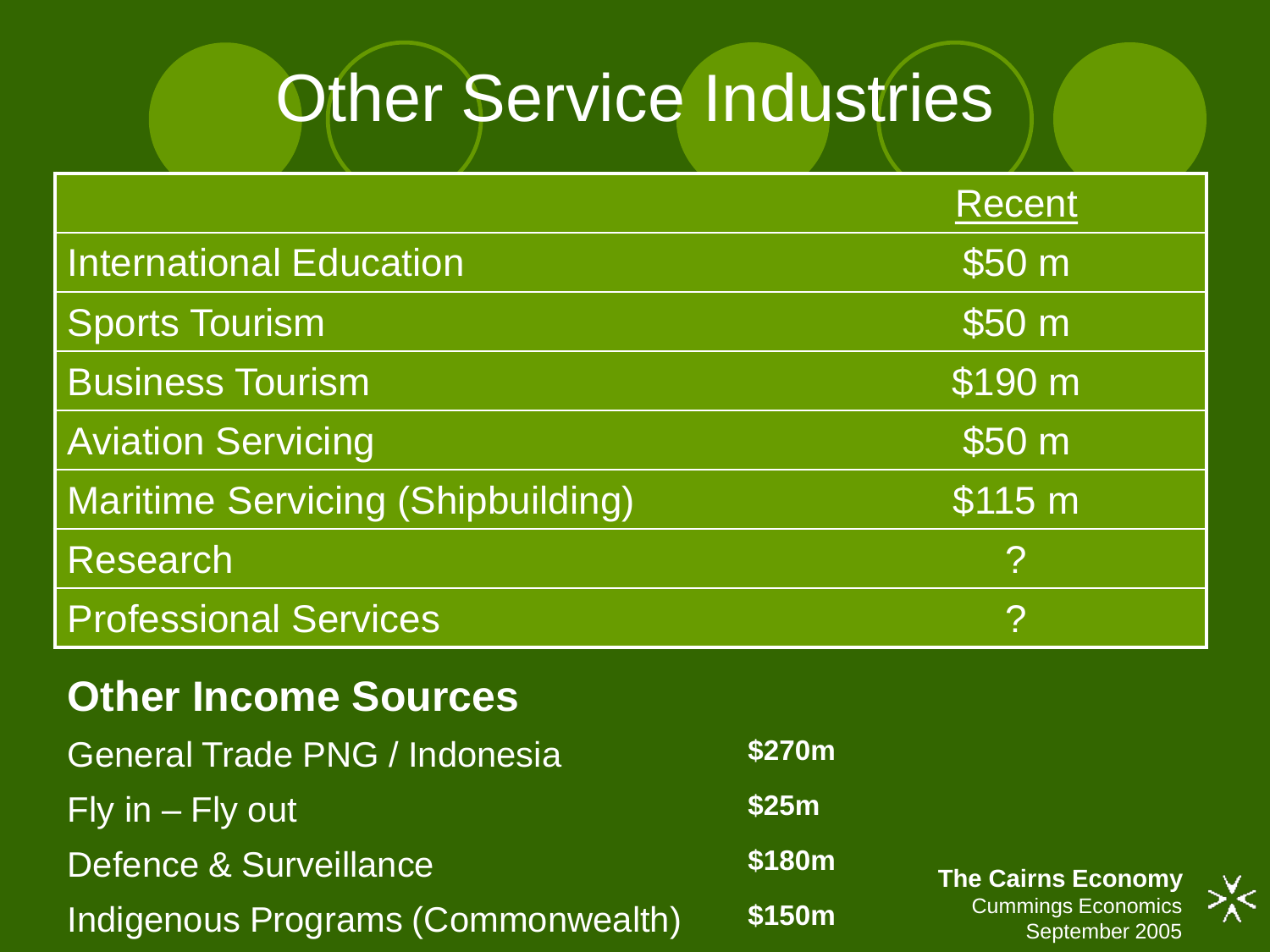#### Dwelling Approvals **Cairns**



*Source : Cummings Economics from ABS data.*

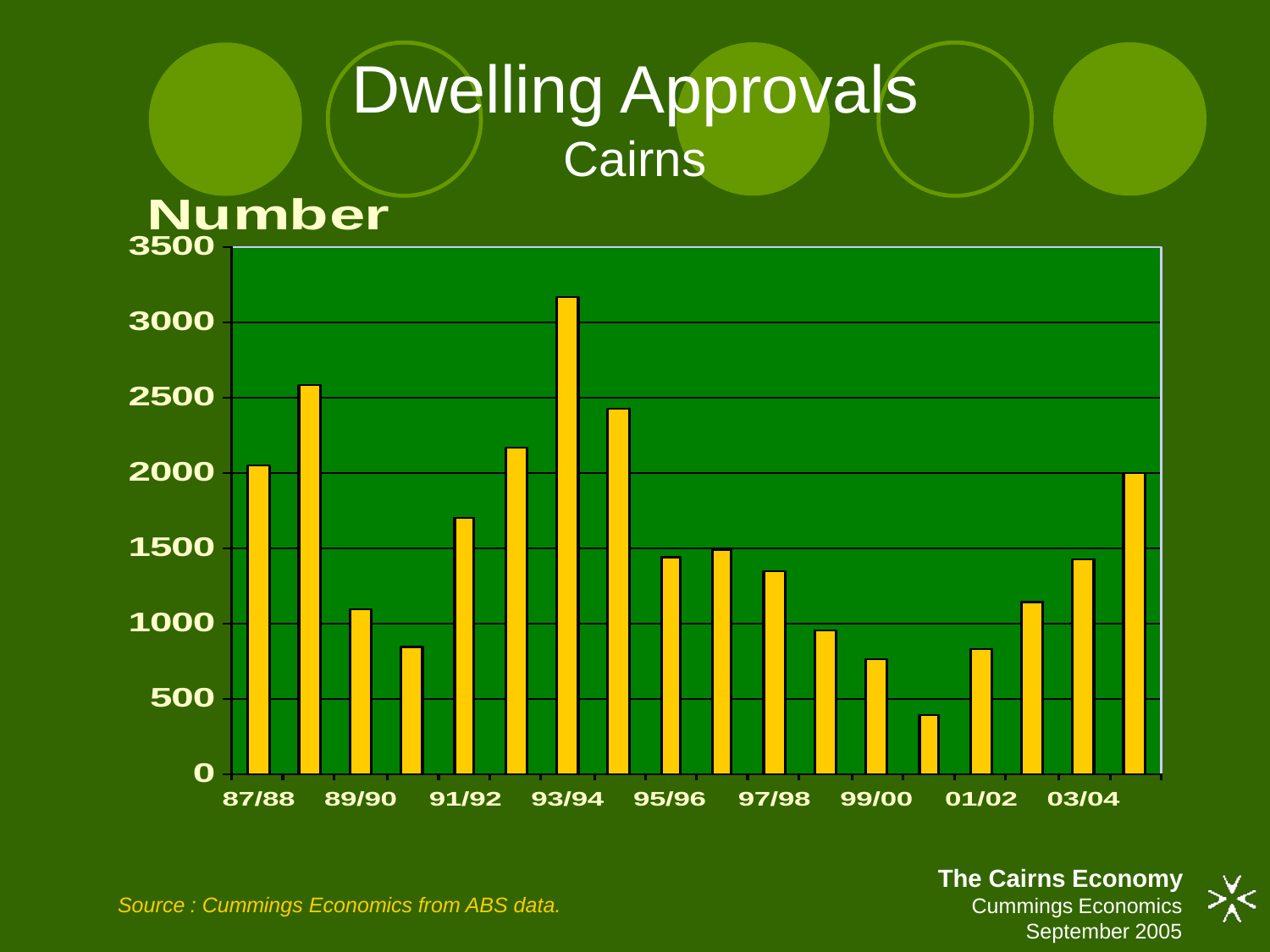#### Ratio of Dwelling Approvals to Residential Population Growth



*Source : Cummings Economics from ABS data.*

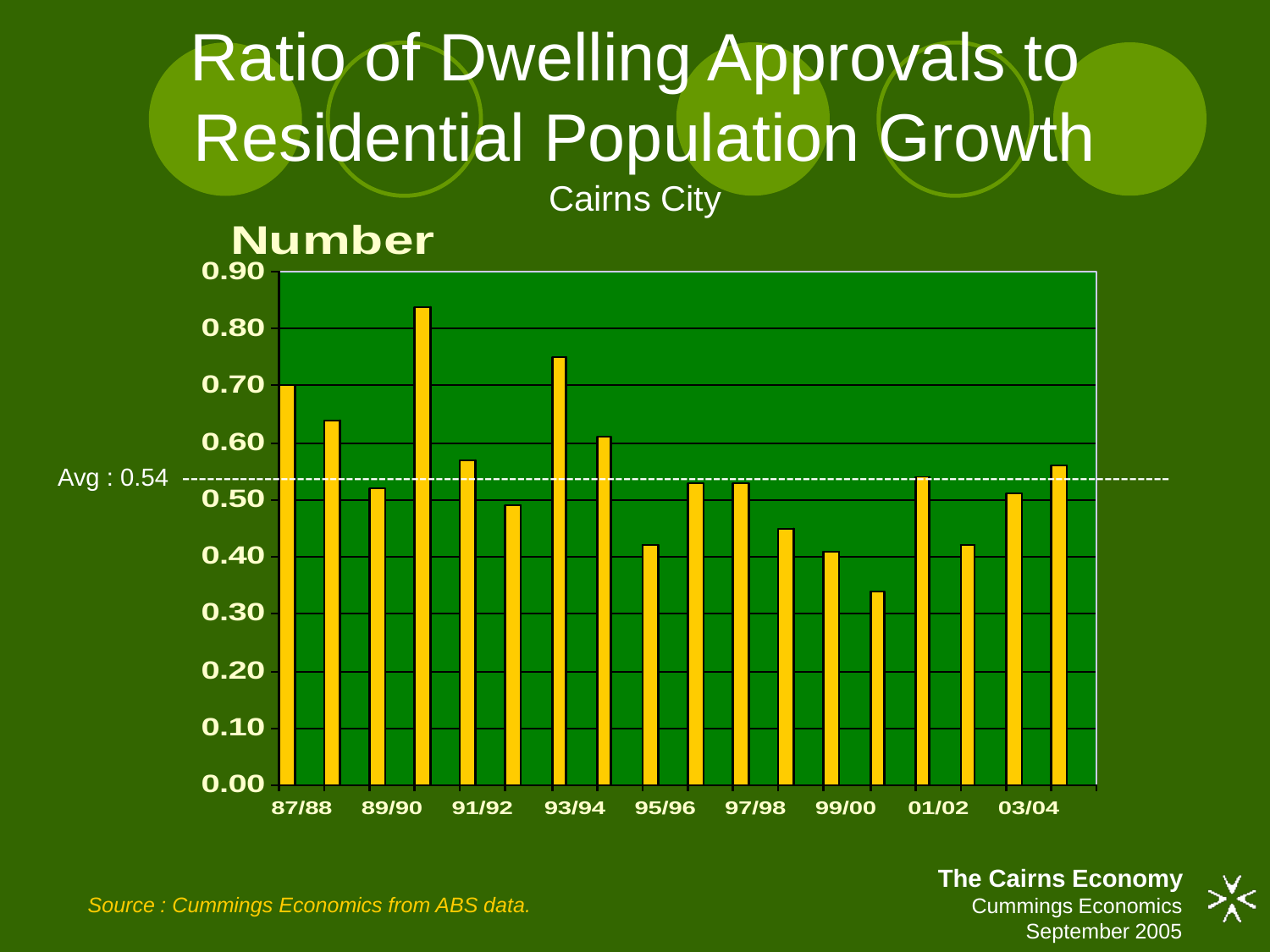#### House Prices

#### **Median Price**



*Source : Cummings Economics from RP Data.*

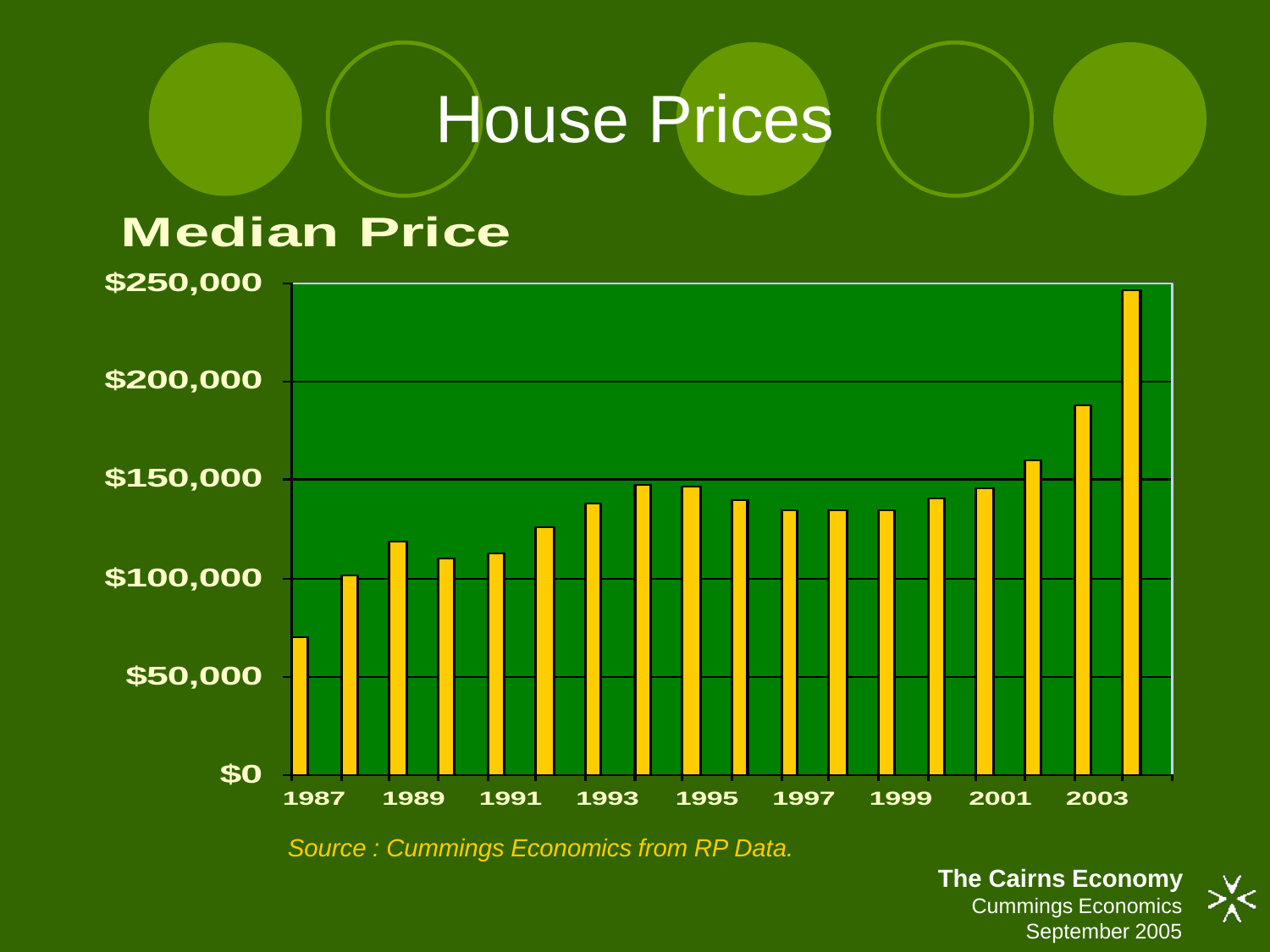#### Interest Rate Differential with US

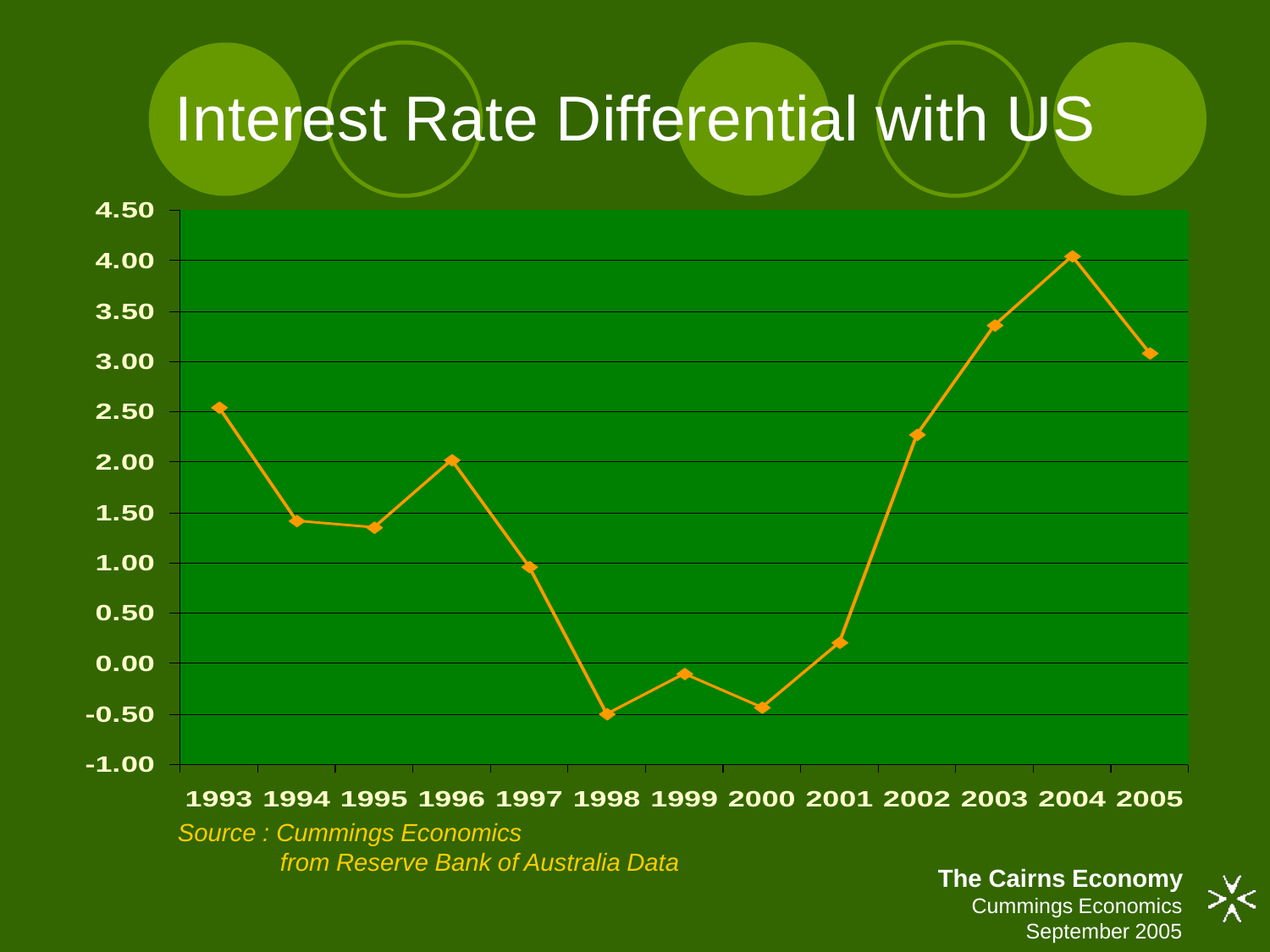#### **WORLD ECONOMIC GROWTH NARROWLY BASED US & CHINA**

#### **THREAT - HIGH OIL PRICES**

#### **AUSTRALIAN ECONOMY SOUND**